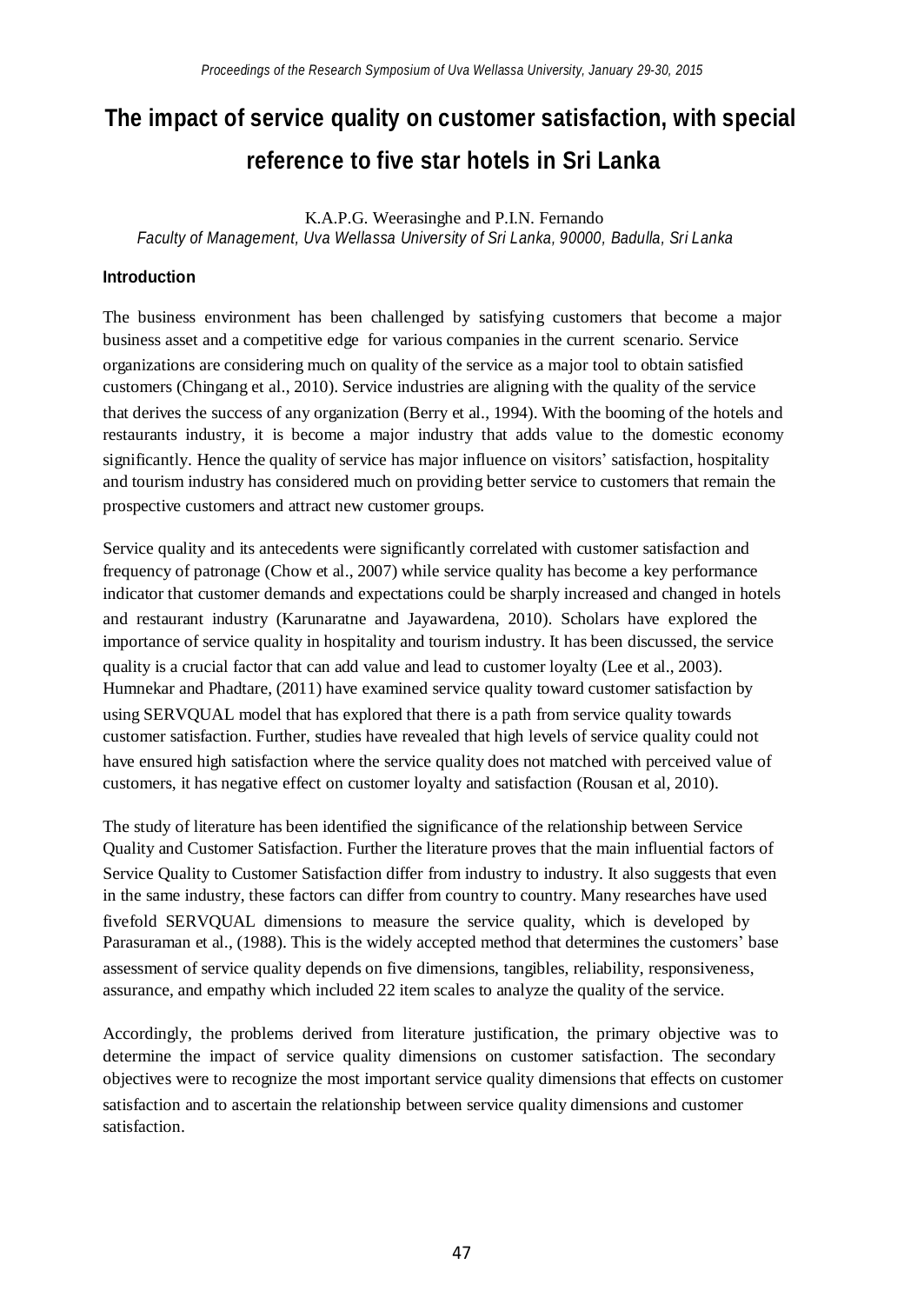## **Methodology**

The population of this research was foreign visitors who visit selected five star hotels registered under the Sri Lanka Tourism development Board (SLTDA). In order to conduct this study, the sample was selected by simple random sampling method. The pre-determined sample size of 80 foreign visitors was selected by proportionate allocation according to the regional distribution of five star hotels in Sri Lanka. Self-administered five point Likert scale questionnaire was used to collect information from selected sample. Both descriptive and inferential techniques were used to analyze data. Descriptive statistics were used to discover and summarize the attributed of the sample. Furthermore, correlation coefficient analysis was used to measure the degree of linear association between two variables. Multiple regression analysis was used to combine contribution of each parts of the independent variable.

#### **Results and Discussion**

According to descriptive analysis, "mean" of five input variables fall under the range of  $1 < X < 2.5$ . This illustrates that almost all the participants almost agree with the existing situation of Tangibility, Reliability, Responsiveness, Assurance and Empathy in five star hotels' in Sri Lanka.

strong positive correlation on Customer Satisfaction. Apart from that, the adjusted R <sup>2</sup> Furthermore, the correlation and regression analysis were conducted to determine the strength of relationship and relative contribution of independent variables. Service Quality has significance <sup>2</sup> between Service Quality and Customer Satisfaction was 61.17%. The fitted regression model can be expressed as follows; the customer satisfaction is a function of service quality dimensions that respectively Ttangibles, Reliability, Responsiveness, Assurance and Empathy.

 $CS = -0.301 + 0.453$  TG + 0.099 RL + 0.274 RP + 0.034 AS + 0.158 EM

The analyses demonstrates that five dimension of Service Quality practices are having a positive relationship with Customer Satisfaction. Further, multiple regression proved that Tangibles was the major predictor of the Customer Satisfaction in five star hotels' in Sri Lanka. Whether the correlation analyses has proven the positive relationship in between customer satisfaction and service quality, the insignificance of three dimensions of services quality has been proven by multiple linear regression analyses. According to the multiple linear regression analyses, null hypothesis were accepted in between Reliability, Assurance and Empathy with customer satisfaction. A new multiple regressions model has been constructed by using service quality dimensions of Tangibles and Responsiveness that is significantly affect to customer satisfaction by rejecting the null hypothesis in multiple regression models. The new regression equation can be elaborated as follows,

 $CS = -0.198 + 0.511$  TG + 0.468 RP

The new model of service quality has been proven by the resulted new ß Coefficients that amplify the influence service quality on customer satisfaction to the extent of previous model has been described.

In addition, the adjusted R Square value (60.5%) of this new model has no any extensive difference when compared to the previous result adjusted R Square value (61.2%) of coefficient of determination from the model of included all fivefold dimensions of service quality. This result has